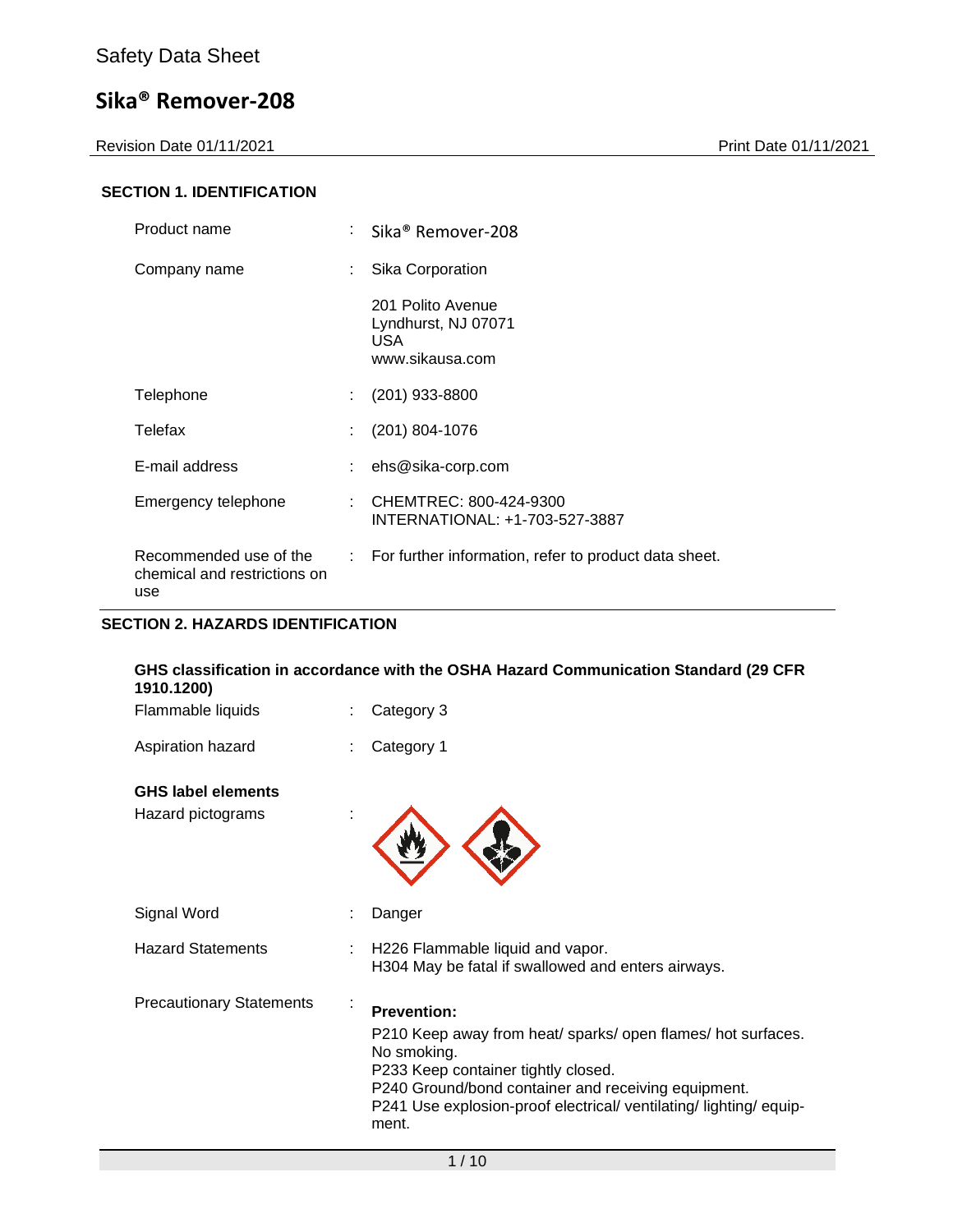Revision Date 01/11/2021 **Print Date 01/11/2021** 

P242 Use only non-sparking tools. P243 Take precautionary measures against static discharge. P280 Wear protective gloves/ protective clothing/ eye protection/ face protection.

#### **Response:**

P301 + P310 IF SWALLOWED: Immediately call a POISON CENTER/ doctor. P303 + P361 + P353 IF ON SKIN (or hair): Take off immediately all contaminated clothing. Rinse skin with water/ shower. P331 Do NOT induce vomiting. P370 + P378 In case of fire: Use dry sand, dry chemical or alcohol-resistant foam to extinguish.

#### **Storage:**

P403 + P235 Store in a well-ventilated place. Keep cool. P405 Store locked up.

#### **Disposal:**

P501 Dispose of contents/ container to an approved waste disposal plant.

#### **Additional Labeling**

There are no ingredients with unknown acute toxicity used in a mixture at a concentration >= 1%.

#### **Other hazards**

Intentional misuse by deliberate concentration and inhalation of vapor may be harmful or fatal.

#### **SECTION 3. COMPOSITION/INFORMATION ON INGREDIENTS**

#### **Mixtures**

#### **Components**

| Chemical name                         | CAS-No.    | Classification     | Concentra-<br>tion $(% w/w)$ |
|---------------------------------------|------------|--------------------|------------------------------|
| Distillates (petroleum), hydrotreated | 64742-47-8 | Flam. Lig. 3; H226 | $>= 90 - 50$                 |
| light                                 |            | Asp. Tox. 1: H304  | 100                          |

Actual concentration is withheld as a trade secret

#### **SECTION 4. FIRST AID MEASURES**

| General advice          | Move out of dangerous area.<br>Consult a physician.<br>Show this material safety data sheet to the doctor in attend-<br>ance.                           |
|-------------------------|---------------------------------------------------------------------------------------------------------------------------------------------------------|
| If inhaled              | Move to fresh air.<br>Consult a physician after significant exposure.                                                                                   |
| In case of skin contact | $\therefore$ Take off contaminated clothing and shoes immediately.<br>Wash off with soap and plenty of water.<br>If symptoms persist, call a physician. |
|                         | $\sim$ $\sim$                                                                                                                                           |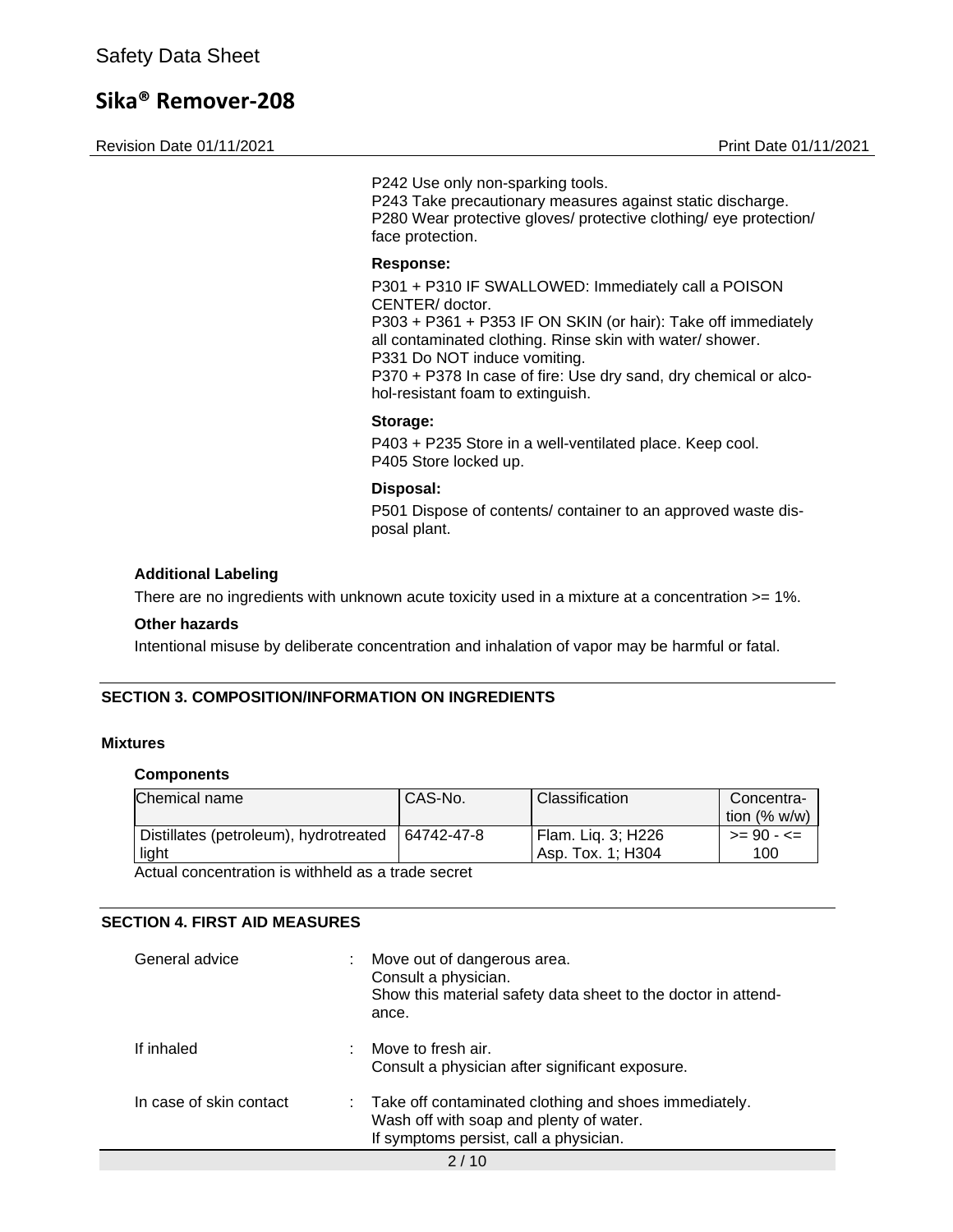Revision Date 01/11/2021 Print Date 01/11/2021

| In case of eye contact                                            | : Remove contact lenses.<br>Keep eye wide open while rinsing.<br>If eye irritation persists, consult a specialist.                                                                                                                                           |
|-------------------------------------------------------------------|--------------------------------------------------------------------------------------------------------------------------------------------------------------------------------------------------------------------------------------------------------------|
| If swallowed                                                      | Clean mouth with water and drink afterwards plenty of water.<br>Do not induce vomiting without medical advice.<br>Do not give milk or alcoholic beverages.<br>Never give anything by mouth to an unconscious person.<br>Take victim immediately to hospital. |
| Most important symptoms<br>and effects, both acute and<br>delayed | $\therefore$ Risk of serious damage to the lungs (by aspiration).<br>Aspiration may cause pulmonary edema and pneumonitis.<br>May be fatal if swallowed and enters airways.                                                                                  |
| Notes to physician                                                | Treat symptomatically.                                                                                                                                                                                                                                       |

### **SECTION 5. FIRE-FIGHTING MEASURES**

| Suitable extinguishing media : Alcohol-resistant foam | Carbon dioxide (CO2)<br>Dry chemical                                                                                                                                                                                                                                            |
|-------------------------------------------------------|---------------------------------------------------------------------------------------------------------------------------------------------------------------------------------------------------------------------------------------------------------------------------------|
| Unsuitable extinguishing<br>media                     | Water<br>High volume water jet                                                                                                                                                                                                                                                  |
| Specific hazards during fire<br>fighting              | : Do not use a solid water stream as it may scatter and spread<br>fire.                                                                                                                                                                                                         |
| Further information                                   | : Use water spray to cool unopened containers.<br>Collect contaminated fire extinguishing water separately. This<br>must not be discharged into drains.<br>Fire residues and contaminated fire extinguishing water must<br>be disposed of in accordance with local regulations. |
| for fire-fighters                                     | Special protective equipment : In the event of fire, wear self-contained breathing apparatus.                                                                                                                                                                                   |

### **SECTION 6. ACCIDENTAL RELEASE MEASURES**

| Personal precautions, protec-:<br>tive equipment and emer-<br>gency procedures | Use personal protective equipment.<br>Remove all sources of ignition.<br>Deny access to unprotected persons.<br>Beware of vapors accumulating to form explosive concentra-<br>tions. Vapors can accumulate in low areas.    |
|--------------------------------------------------------------------------------|-----------------------------------------------------------------------------------------------------------------------------------------------------------------------------------------------------------------------------|
| Environmental precautions                                                      | : Prevent product from entering drains.<br>If the product contaminates rivers and lakes or drains inform<br>respective authorities.<br>Local authorities should be advised if significant spillages<br>cannot be contained. |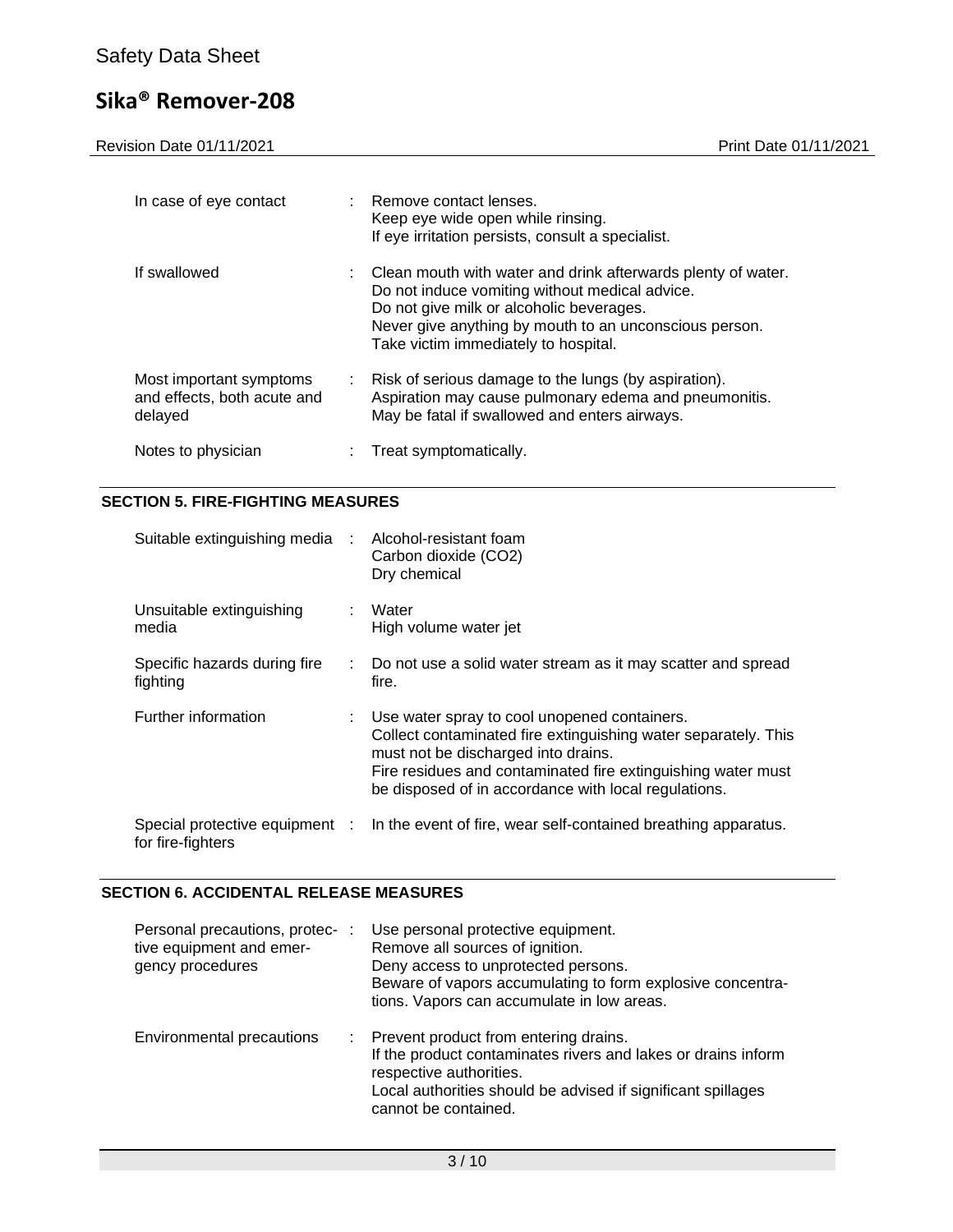| <b>Revision Date 01/11/2021</b>                                         | Print Date 01/11/2021                                                                                                                                                                                                                        |
|-------------------------------------------------------------------------|----------------------------------------------------------------------------------------------------------------------------------------------------------------------------------------------------------------------------------------------|
| Methods and materials for<br>÷.<br>containment and cleaning up          | Contain spillage, and then collect with non-combustible ab-<br>sorbent material, (e.g. sand, earth, diatomaceous earth, ver-<br>miculite) and place in container for disposal according to local<br>/ national regulations (see section 13). |
| <b>SECTION 7. HANDLING AND STORAGE</b>                                  |                                                                                                                                                                                                                                              |
| Advice on protection against<br>$\sim$ 100 $\sim$<br>fire and explosion | Use explosion-proof equipment.<br>Keep away from heat/ sparks/ open flames/ hot surfaces. No<br>smoking.<br>Take precautionary measures against electrostatic discharg-                                                                      |

| Advice on safe handling     |    | : Do not breathe vapors or spray mist.<br>Avoid exceeding the given occupational exposure limits (see<br>section 8).<br>For personal protection see section 8.<br>Smoking, eating and drinking should be prohibited in the ap-<br>plication area.<br>Take precautionary measures against static discharge.<br>Open drum carefully as content may be under pressure.<br>Take necessary action to avoid static electricity discharge<br>(which might cause ignition of organic vapors).<br>Follow standard hygiene measures when handling chemical<br>products. |
|-----------------------------|----|---------------------------------------------------------------------------------------------------------------------------------------------------------------------------------------------------------------------------------------------------------------------------------------------------------------------------------------------------------------------------------------------------------------------------------------------------------------------------------------------------------------------------------------------------------------|
| Conditions for safe storage | t. | Store in original container.<br>Keep in a well-ventilated place.<br>Containers which are opened must be carefully resealed and<br>kept upright to prevent leakage.<br>Observe label precautions.<br>Store in accordance with local regulations.                                                                                                                                                                                                                                                                                                               |
| Materials to avoid          | t. | <b>Explosives</b><br>Oxidizing agents<br>Poisonous gases<br>Poisonous liquids                                                                                                                                                                                                                                                                                                                                                                                                                                                                                 |

es.

### **SECTION 8. EXPOSURE CONTROLS/PERSONAL PROTECTION**

# **Ingredients with workplace control parameters**

| Components                                       | CAS-No.    | Value type<br>(Form of<br>exposure) | Control parame-<br>ters / Permissible<br>concentration | <b>Basis</b> |
|--------------------------------------------------|------------|-------------------------------------|--------------------------------------------------------|--------------|
| Distillates (petroleum), hy-<br>drotreated light | 64742-47-8 | TWA (Mist)                          | $5 \text{ mg/m}$ 3                                     | OSHA Z-1     |
|                                                  |            | <b>TWA</b>                          | 200 mg/m3<br>(total hydrocarbon<br>vapor)              | <b>ACGIH</b> |
|                                                  |            | TWA (Mist)                          | $5 \text{ mg/m}$ 3                                     | OSHA P0      |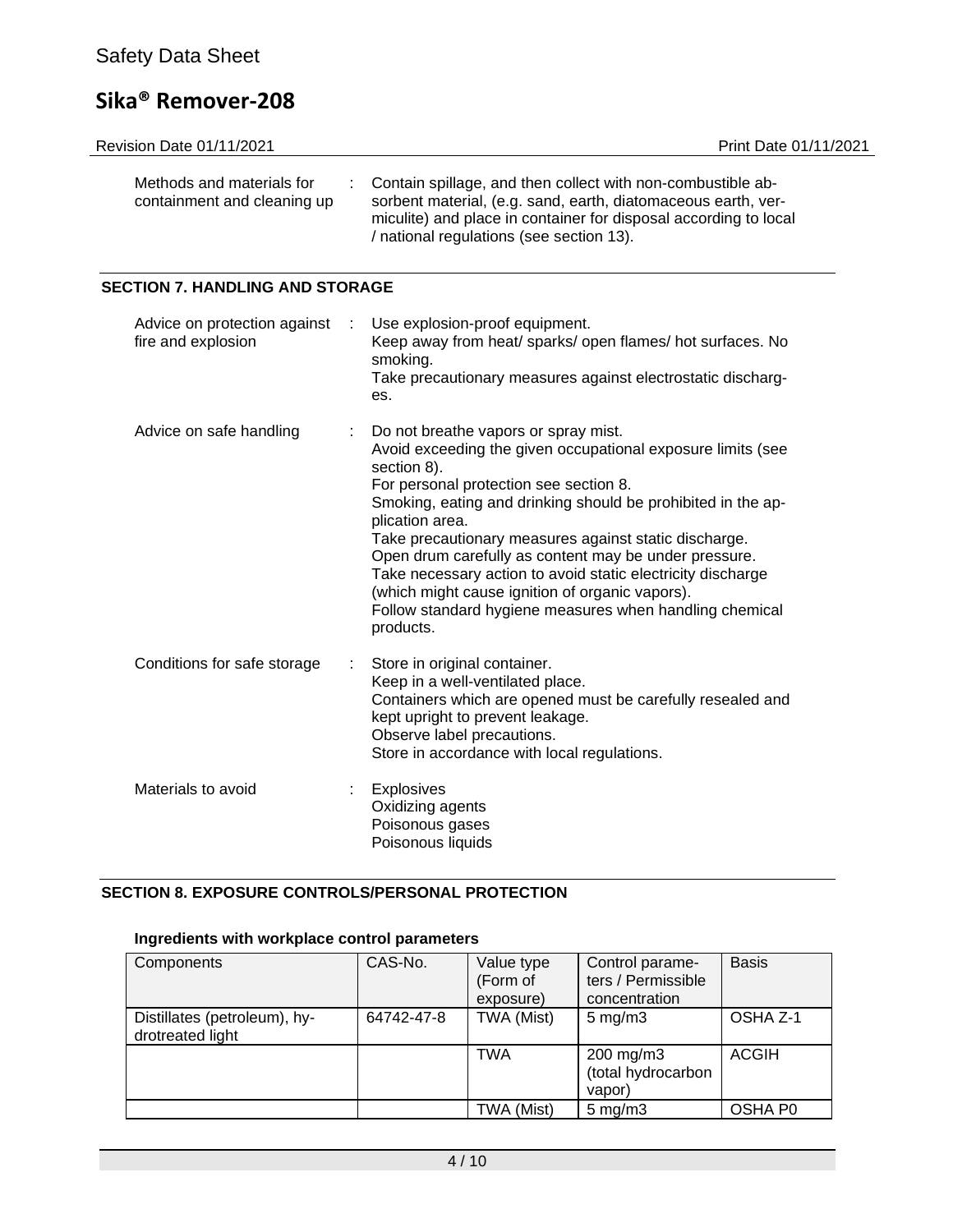# Safety Data Sheet

# **Sika® Remover-208**

| <b>Revision Date 01/11/2021</b> | Print Date 01/11/2021                                                                                                                                                                                                                                                                                                                                                                                                                                                    |
|---------------------------------|--------------------------------------------------------------------------------------------------------------------------------------------------------------------------------------------------------------------------------------------------------------------------------------------------------------------------------------------------------------------------------------------------------------------------------------------------------------------------|
|                                 | The above constituents are the only constituents of the product which have a PEL, TLV or other rec-<br>ommended exposure limit. At this time, the other constituents have no known exposure limits.                                                                                                                                                                                                                                                                      |
| <b>Engineering measures</b>     | Use of adequate ventilation should be sufficient to control<br>worker exposure to airborne contaminants. If the use of this<br>product generates dust, fumes, gas, vapor or mist, use pro-<br>cess enclosures, local exhaust ventilation or other engineer-<br>ing controls to keep worker exposure below any recommend-<br>ed or statutory limits.<br>The engineering controls also need to keep gas, vapor or<br>dust concentrations below any lower explosive limits. |
| Personal protective equipment   |                                                                                                                                                                                                                                                                                                                                                                                                                                                                          |
| Respiratory protection          | Use a properly fitted NIOSH approved air-purifying or air-fed<br>respirator complying with an approved standard if a risk as-<br>sessment indicates this is necessary.                                                                                                                                                                                                                                                                                                   |
|                                 | The filter class for the respirator must be suitable for the max-<br>imum expected contaminant concentration<br>(gas/vapor/aerosol/particulates) that may arise when han-<br>dling the product. If this concentration is exceeded, self-<br>contained breathing apparatus must be used.                                                                                                                                                                                  |
| Hand protection                 | Chemical-resistant, impervious gloves complying with an<br>approved standard should be worn at all times when handling<br>chemical products if a risk assessment indicates this is nec-                                                                                                                                                                                                                                                                                  |

Eye protection : Safety eyewear complying with an approved standard should be used when a risk assessment indicates this is necessary.

essary.

- Skin and body protection : Choose body protection in relation to its type, to the concentration and amount of dangerous substances, and to the specific work-place.
- Hygiene measures : Avoid contact with skin, eyes and clothing. Wash hands before breaks and immediately after handling the product. Remove respiratory and skin/eye protection only after vapors have been cleared from the area. Remove contaminated clothing and protective equipment before entering eating areas.

### **SECTION 9. PHYSICAL AND CHEMICAL PROPERTIES**

| Appearance     | $:$ liquid               |
|----------------|--------------------------|
| Color          | clear                    |
| Odor           | : mild, hydrocarbon-like |
| Odor Threshold | No data available        |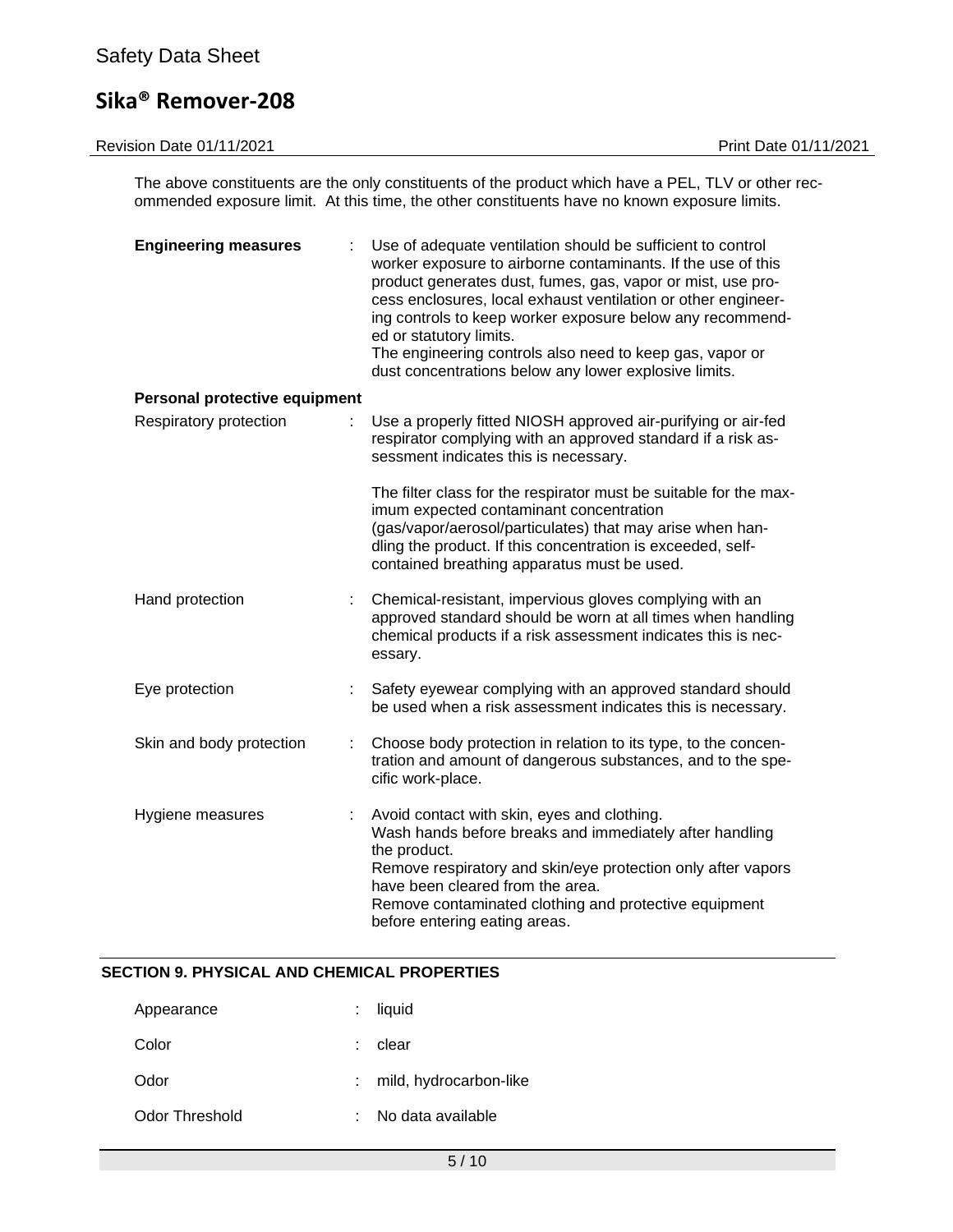## Revision Date 01/11/2021 **Print Date 01/11/2021**

| pH                                                    |                              | not determined                         |
|-------------------------------------------------------|------------------------------|----------------------------------------|
| Melting point/freezing point                          | $\mathcal{L}_{\mathcal{A}}$  | -74 °F / -59 °C                        |
| Boiling point/boiling range                           | ÷.                           | 322 - 349 °F / 161 - 176 °C            |
| Flash point                                           |                              | 100 °F / 38 °C<br>(Method: closed cup) |
| Evaporation rate                                      |                              | No data available                      |
| Flammability (solid, gas)                             | ÷                            | No data available                      |
| Upper explosion limit / Upper<br>flammability limit   | $\mathcal{L}_{\mathrm{eff}}$ | No data available                      |
| Lower explosion limit / Lower :<br>flammability limit |                              | No data available                      |
| Vapor pressure                                        | ÷                            | $0.1$ hpa                              |
| Relative vapor density                                |                              | No data available                      |
| Density                                               |                              | 0.770 g/ml (73 °F / 23 °C)             |
| Solubility(ies)<br>Water solubility                   | ÷                            | negligible                             |
| Solubility in other solvents                          | $\mathcal{L}_{\mathcal{A}}$  | No data available                      |
| Partition coefficient: n-<br>octanol/water            | ÷                            | No data available                      |
| Autoignition temperature                              |                              | 496 °F / 258 °C                        |
| Decomposition temperature                             | ÷                            | No data available                      |
| Viscosity<br>Viscosity, dynamic                       |                              | No data available                      |
| Viscosity, kinematic                                  |                              | < 20.5 mm2/s (104 °F / 40 °C)          |
| <b>Explosive properties</b>                           |                              | No data available                      |
| Oxidizing properties                                  |                              | No data available                      |
| Volatile organic compounds<br>(VOC) content           |                              | 772 g/l                                |

# **SECTION 10. STABILITY AND REACTIVITY**

| Reactivity         | No dangerous reaction known under conditions of normal use. |
|--------------------|-------------------------------------------------------------|
| Chemical stability | $\therefore$ The product is chemically stable.              |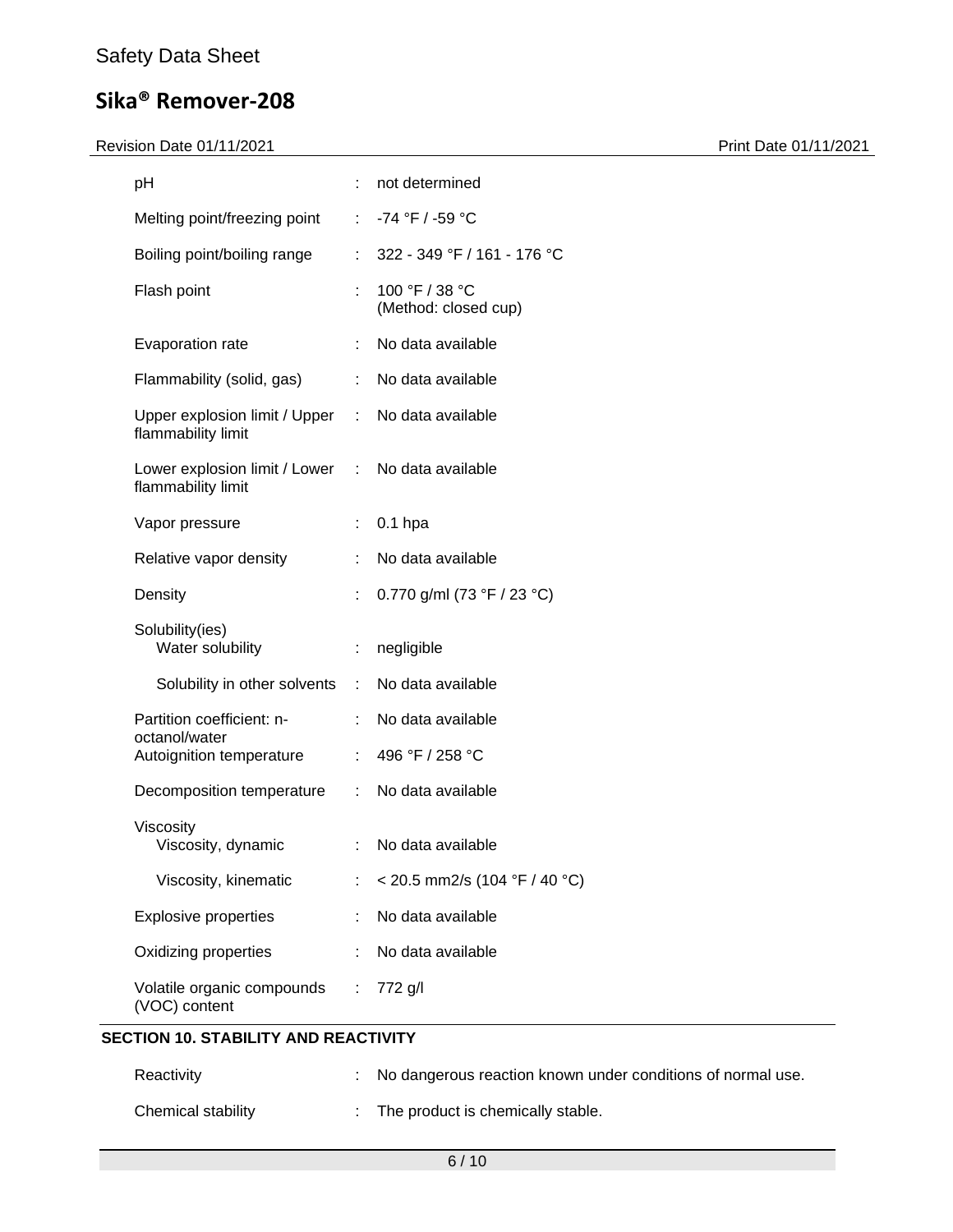| Revision Date 01/11/2021                |   |                                                                                             | <b>Print Date 01/11/2021</b> |
|-----------------------------------------|---|---------------------------------------------------------------------------------------------|------------------------------|
| Possibility of hazardous reac-<br>tions | ÷ | Stable under recommended storage conditions.<br>Vapors may form explosive mixture with air. |                              |
| Conditions to avoid                     |   | Heat, flames and sparks.                                                                    |                              |
| Incompatible materials                  |   | No data available                                                                           |                              |
| Hazardous decomposition<br>products     |   | No decomposition if stored and applied as directed.                                         |                              |

# **SECTION 11. TOXICOLOGICAL INFORMATION**

Not classified based on available information.

#### **Skin corrosion/irritation**

Not classified based on available information.

### **Serious eye damage/eye irritation**

Not classified based on available information.

#### **Respiratory or skin sensitization**

#### **Skin sensitization**

Not classified based on available information.

#### **Respiratory sensitization**

Not classified based on available information.

#### **Germ cell mutagenicity**

Not classified based on available information.

#### **Carcinogenicity**

Not classified based on available information.<br> **IARC** Mot applicable **Not applicable** 

**OSHA** Not applicable

**NTP** Not applicable

#### **Reproductive toxicity**

Not classified based on available information.

#### **STOT-single exposure**

Not classified based on available information.

#### **STOT-repeated exposure**

Not classified based on available information.

#### **Aspiration toxicity**

May be fatal if swallowed and enters airways.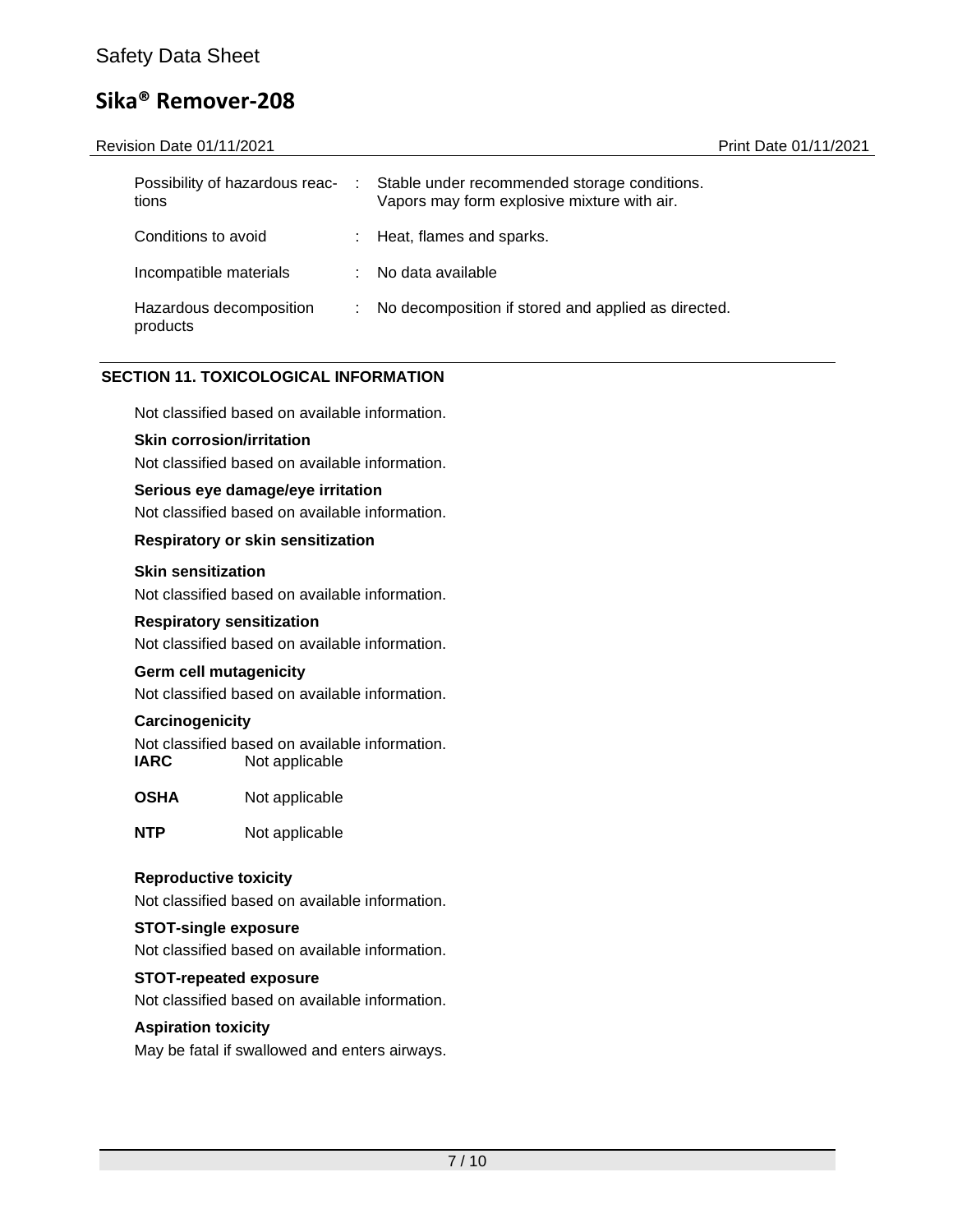Revision Date 01/11/2021 Print Date 01/11/2021

| <b>SECTION 12. ECOLOGICAL INFORMATION</b>    |                                                                                                        |
|----------------------------------------------|--------------------------------------------------------------------------------------------------------|
| <b>Ecotoxicity</b>                           |                                                                                                        |
| No data available                            |                                                                                                        |
| <b>Persistence and degradability</b>         |                                                                                                        |
| No data available                            |                                                                                                        |
| <b>Bioaccumulative potential</b>             |                                                                                                        |
| No data available                            |                                                                                                        |
| <b>Mobility in soil</b>                      |                                                                                                        |
| No data available                            |                                                                                                        |
| Other adverse effects                        |                                                                                                        |
| <b>Product:</b>                              |                                                                                                        |
| Additional ecological infor-<br>÷.<br>mation | Do not empty into drains; dispose of this material and its con-<br>tainer in a safe way.               |
|                                              | Avoid dispersal of spilled material and runoff and contact with<br>soil, waterways, drains and sewers. |
|                                              | Toxic to aquatic organisms, may cause long-term adverse<br>effects in the aquatic environment.         |
|                                              | May be harmful to the environment if released in large quanti-<br>ties.                                |
|                                              | Water polluting material.                                                                              |

### **SECTION 13. DISPOSAL CONSIDERATIONS**

| <b>Disposal methods</b><br>Waste from residues | Disposal of this product, solutions and any by-products should<br>at all times comply with the requirements of environmental<br>protection and waste disposal legislation and any regional<br>local authority requirements. |
|------------------------------------------------|-----------------------------------------------------------------------------------------------------------------------------------------------------------------------------------------------------------------------------|
| Contaminated packaging                         | Empty containers should be taken to an approved waste han-<br>dling site for recycling or disposal.                                                                                                                         |

#### **SECTION 14. TRANSPORT INFORMATION**

| <b>International Regulations</b>        |                                                                                  |
|-----------------------------------------|----------------------------------------------------------------------------------|
| <b>IATA-DGR</b><br>UN/ID No.            | UN 1268                                                                          |
| Proper shipping name                    | Petroleum distillates, n.o.s.<br>(Distillates (petroleum), hydro- treated light) |
| Class                                   | 3                                                                                |
| Packing group                           | Ш                                                                                |
| Labels                                  | Flammable Liquids                                                                |
| Packing instruction (cargo<br>aircraft) | 366                                                                              |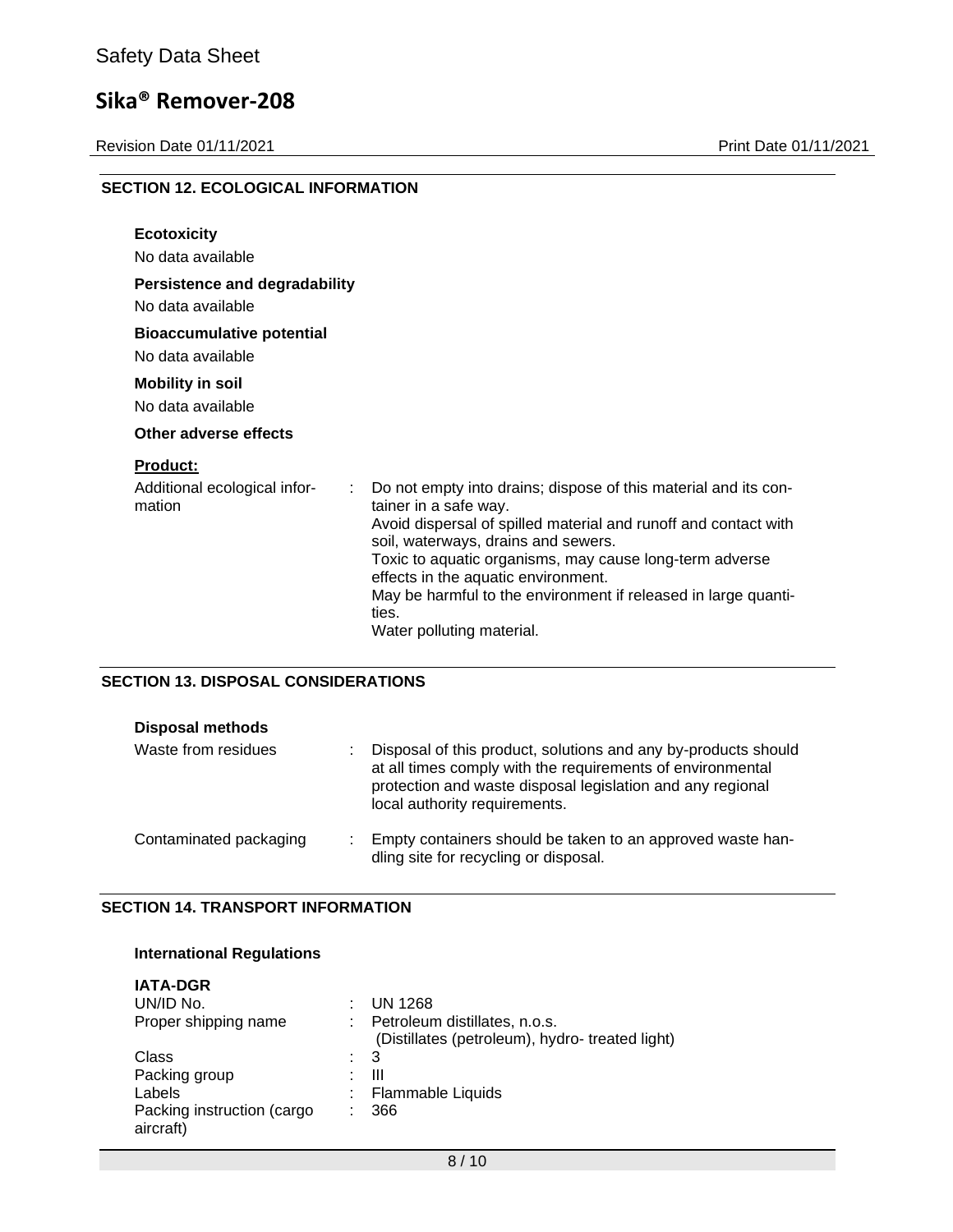Revision Date 01/11/2021 **Print Date 01/11/2021** 

| 000 - 000 - 000 - 000 - 1                           |    |                                                                                 |  |
|-----------------------------------------------------|----|---------------------------------------------------------------------------------|--|
| Packing instruction (passen- : 355<br>ger aircraft) |    |                                                                                 |  |
| <b>IMDG-Code</b>                                    |    |                                                                                 |  |
| UN number                                           | ÷. | <b>UN 1268</b>                                                                  |  |
| Proper shipping name                                |    | PETROLEUM DISTILLATES, N.O.S.<br>(Distillates (petroleum), hydro-treated light) |  |
| Class                                               | ٠. | 3                                                                               |  |
| Packing group                                       |    | Ш                                                                               |  |
| Labels                                              |    | 3                                                                               |  |
| EmS Code                                            |    | $:$ F-E, S-E                                                                    |  |
| Marine pollutant                                    |    | yes                                                                             |  |
| <b>Domestic regulation</b>                          |    |                                                                                 |  |
| <b>49 CFR</b>                                       |    |                                                                                 |  |
| UN/ID/NA number                                     |    | $:$ UN 1268                                                                     |  |
| Proper shipping name                                |    | Petroleum distillates, n.o.s.                                                   |  |
|                                                     |    | (Distillates (petroleum), hydrotreated light)                                   |  |
| Class                                               | ÷  | 3                                                                               |  |
| Packing group                                       |    | Ш                                                                               |  |
| Labels                                              |    | <b>FLAMMABLE LIQUID</b>                                                         |  |
| <b>ERG Code</b>                                     |    | 128                                                                             |  |
| Marine pollutant                                    |    | no                                                                              |  |

DOT: As per 49CFR 173.150 (f) Combustible Liquid Exception, Material is Not Regulated. IMDG: For Limited Quantity special provisions reference IMDG Code Chapter 3.4

#### **Special precautions for user**

The transport classification(s) provided herein are for informational purposes only, and solely based upon the properties of the unpackaged material as it is described within this Safety Data Sheet. Transportation classifications may vary by mode of transportation, package sizes, and variations in regional or country regulations.

#### **SECTION 15. REGULATORY INFORMATION**

**TSCA list EXECA list 1 COLLEGAT CONSTANTS IN A LIGACE 2 COLLEGAT 2 COLLEGAT 2 COLLEGAT 2 COLLEGAT 2 COLLEGAT 2 COLLEGAT 2 COLLEGAT 2 COLLEGAT 2 COLLEGAT 2 COLLEGAT 2 COLLEGAT 2 COLLEGAT 2 C** TSCA Inventory or are in compliance with a TSCA Inventory exemption.

#### **EPCRA - Emergency Planning and Community Right-to-Know**

#### **CERCLA Reportable Quantity**

This material does not contain any components with a CERCLA RQ.

#### **SARA 304 Extremely Hazardous Substances Reportable Quantity**

This material does not contain any components with a section 304 EHS RQ.

#### **SARA 302 Extremely Hazardous Substances Threshold Planning Quantity**

This material does not contain any components with a section 302 EHS TPQ.

| SARA 311/312 Hazards | Flammable (gases, aerosols, liquids, or solids) |  |  |
|----------------------|-------------------------------------------------|--|--|
|                      | Aspiration hazard                               |  |  |